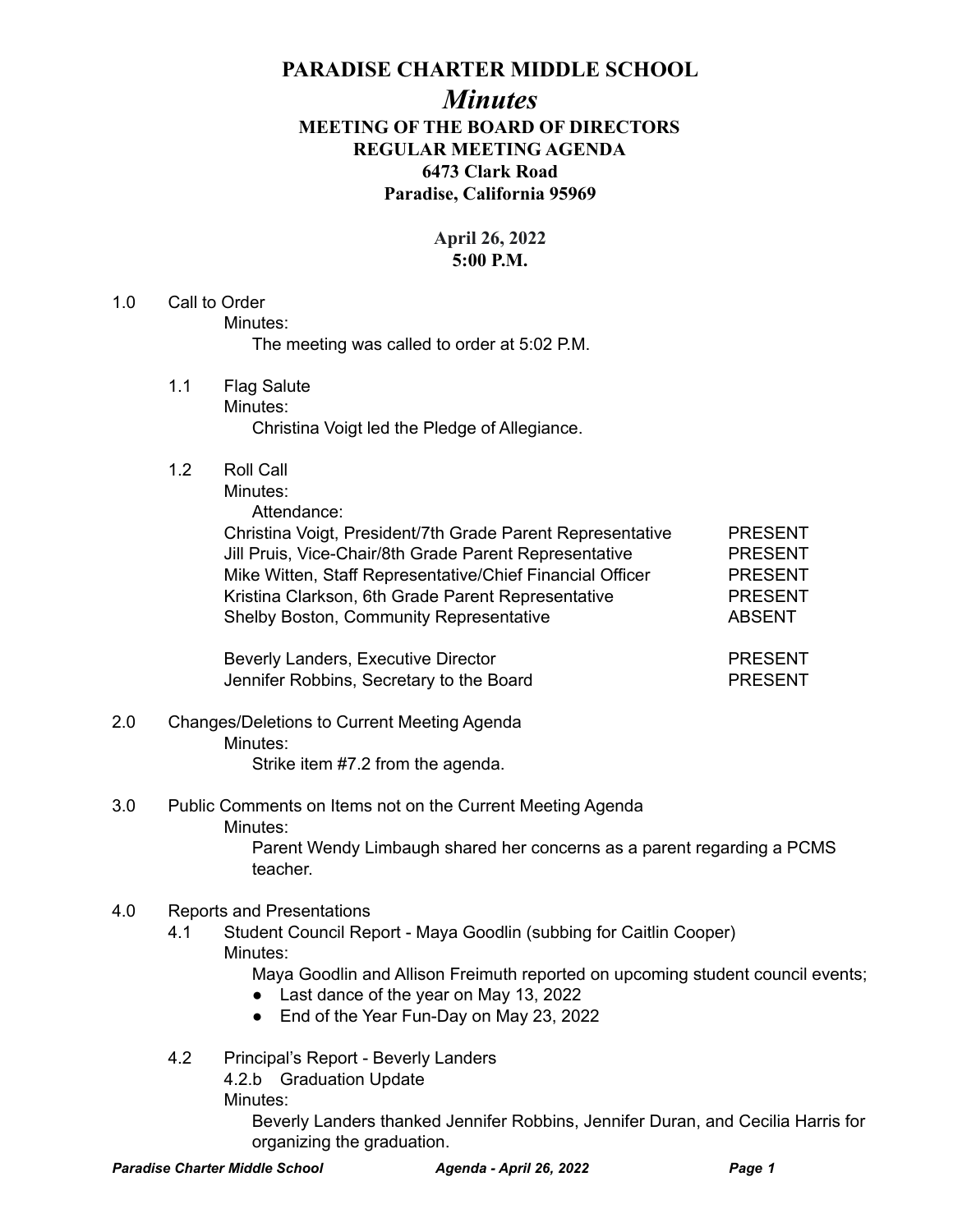4.2.d New Family Orientation and Family Night BBQ - May 11, 2022 Minutes:

Beverly Landers said new parents received an email invitation to the New Student Orientation and family BBQ. She said in the email they received the links to preregister, order PE uniforms, yearbooks, and sign-up for the REMIND app prior to May 11th. She said stations will be set up for parents to sign up for PLC, Summer Program, Live-Scan, and any assistance if needed.

4.2.e Report on Safety and Risk Minutes:

Beverly Landers said on May 13, 2022, is the annual PUSD Charter Review.

4.2 Enrollment Update - Jennifer Robbins

Minutes:

Current enrollment: 6th grade: 32 7th grade: 52 8th grade: 52 136

Lottery enrollment (2022-2023):

6th grade: 52 - 52 new spots filled (8 on Waitlist) 7th grade: 39 - 8 new spots filled, 13 spots remain open (0 on Waitlist) 8th grade: 52 - 2 spots filled (6 on Waitlist) 143

4.3 PLC Report - Carrie Stratton

Minutes:

Beverly Landers gave the PLC report.

- PLC is hosting a Yard Sale fundraiser Christy Voigt
- Teacher appreciation week is the first week in May Shannon Kerr
- Family BBQ May 11th
- May 13th dance in need of parent chaperones
- 4.4 Teacher Report Yvette Kolstad

Minutes:

Yvette Kolstad said Sherry Hanney attended a staff meeting and shared insight on current students' behaviors.

She said she and Chris Palmer are looking forward to the upcoming 7th grade trip to Yosemite.

She said the 8th grade trip to San Francisco is short for parent driver volunteers. She said staff asked what the next step in the process was after staff met with consultant Kathy Granger.

- 5.0 Consent Agenda
	- 5.1 Approval of Minutes from March 22, 2022, and April 6, 2022 meetings Minutes:

The motion was made by Jill Pruis and seconded by Kristina Clarkson to approve the minutes from March 22, 2022, and April 6, 2022 meetings as presented. Vote 4-0. One member absent. Motion carried unanimously.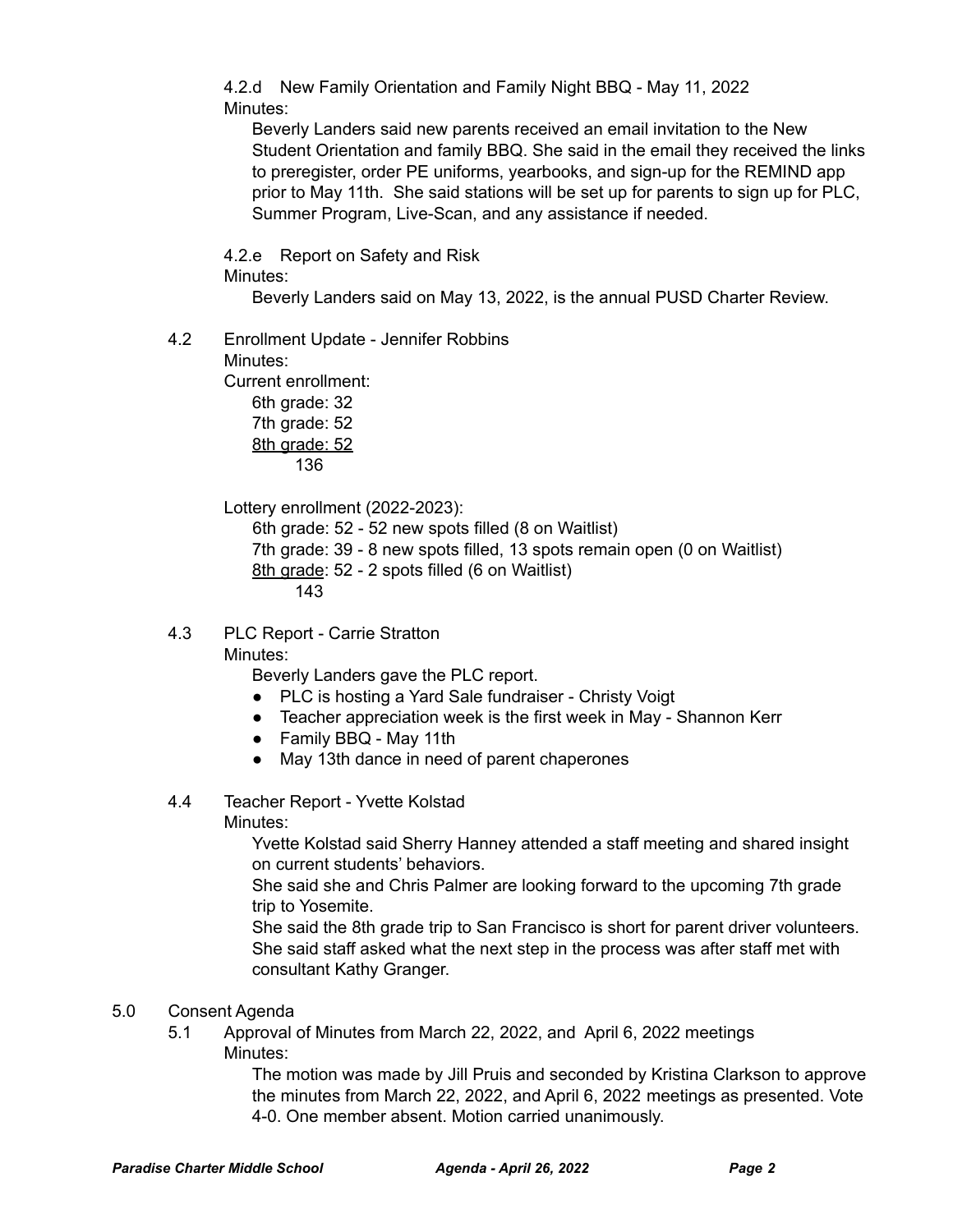5.2 Approval of the March 2022 Financial Reports, Payments to Vendors, and Donations prepared by Lisa Speegle, CBO Minutes:

> The motion was made by Jill Pruis and seconded by Kristina Clarkson to approve the March 2022 Financial Reports, Payments to Vendors, and Donations as presented. Vote 4-0. One member absent. Motion carried unanimously.

### 6.0 Discussion Items

- 6.1 Executive Director Evaluation Process
	- Minutes:

Beverly Landers said she uses feedback from evaluations which helps her to set goals.

6.2 Chronic Absenteeism Plan

### Minutes:

Beverly Landers said she has attended a couple of trainings on chronic absenteeism on taking a more proactive approach.

6.3 Review Staff/Student Boundaries Policy to be Posted on Website Minutes:

Beverly Landers said this policy is required to be posted on the school website.

### 6.4 NVCF Grant for Fire Counselor Services Minutes:

Beverly Landers said she applied for a \$24,000 grant with NVCF; \$6,000 would be designated for the Fire Counselor and \$18,000 would be designated to cover Jen Garcia's fees.

### 7.0 Action Items

7.1 Approval of MOU between Paradise Charter Middle School and Paradise Recreation and Park District for ELO-P Summer Program Minutes:

> Scott Amick from Paradise Recreation and Park District spoke about the Summer Program offered to PCMS students.

> The motion was made by Kristina Clarkson and seconded by Jill Pruis to approve the MOU between PCMS and PRPD as presented. Vote 4-0. One member absent. Motion carried unanimously.

- 7.2 Approve the Revised Payroll Schedule Effective February 1, 2022
- 7.3 Approve HSA Employee Contributions \$3,500 per Full-Time Employee/Health Benefit for Full-Time Employees at \$1,700 Annually Minutes:

The motion was made by Jill Pruis and seconded by Kristina Clarkson to approve the Health Savings Account Employee Contributions of \$3,500 per Full-Time Employee/Health Benefit at \$1,700 Annually. Vote 4-0. One member absent. Motion carried unanimously.

7.4 Approve \$12,000 (approximately) New Construction Cost Difference Minutes: